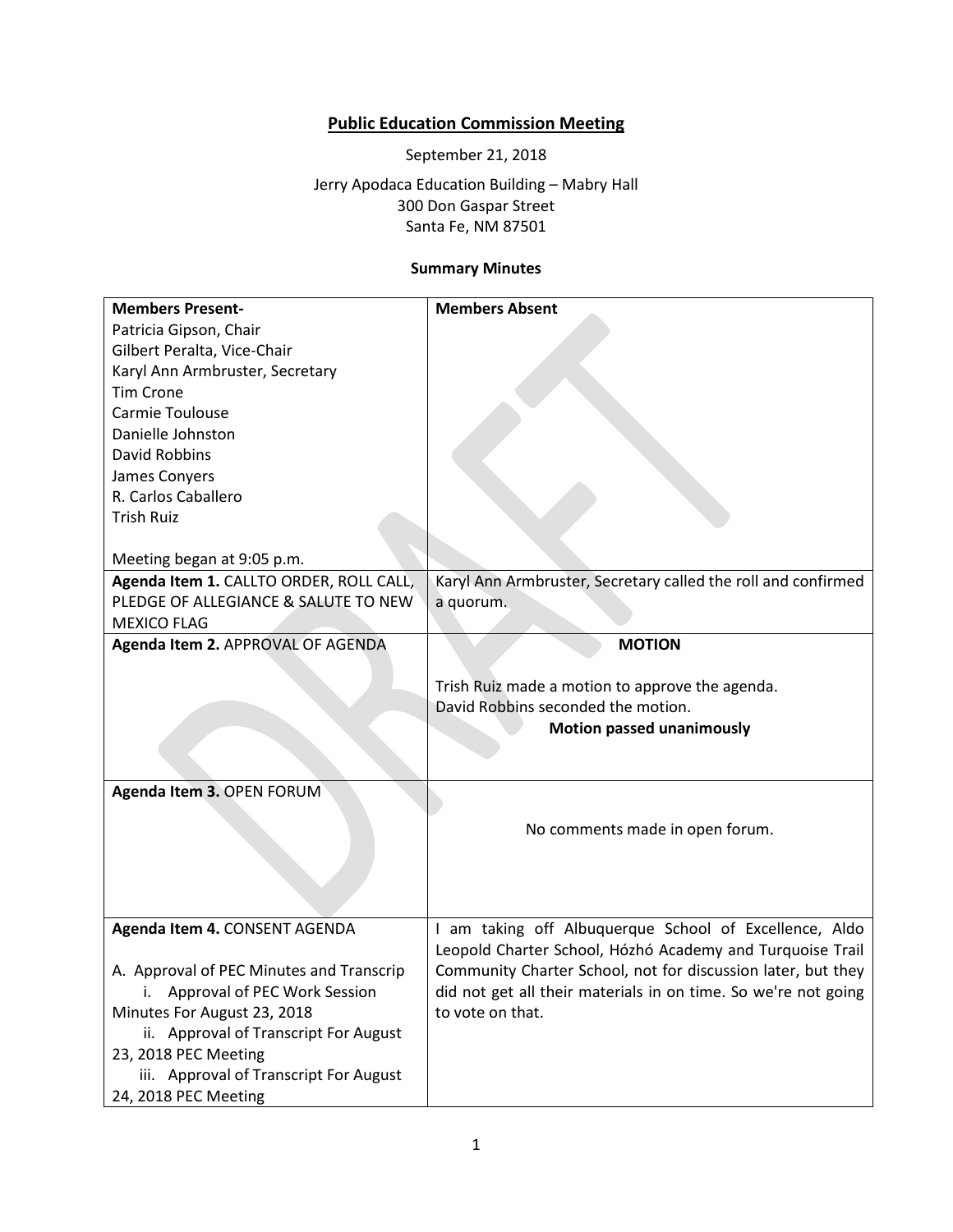|                                    | iv. Approval of Summary Minutes          |                                                             |
|------------------------------------|------------------------------------------|-------------------------------------------------------------|
| For August 23-24, 2018 PEC Meeting |                                          |                                                             |
| v. Approval of PEC Work Session    |                                          |                                                             |
|                                    | Transcript for August 24, 2018           |                                                             |
|                                    | B. Notification of Changes               |                                                             |
|                                    | i. Governance Board Changes              |                                                             |
| a.                                 | Albuquerque School of Excellence         |                                                             |
| b.                                 | Aldo Leopold Charter School              |                                                             |
| c.                                 | Altura Preparatory School                |                                                             |
| d.                                 | <b>Coral Community Charter School</b>    |                                                             |
| e.                                 | Dzil Ditl' ooi School of                 |                                                             |
|                                    | Empowerment, Action, and Perseverance    |                                                             |
| (DEAP)                             |                                          |                                                             |
| f.                                 | Dream Dine, Charter School               |                                                             |
| g.                                 | Gilbert L. Sena Charter High School      | <b>MOTION</b>                                               |
| h.                                 | Hozho Academy                            | Tim Crone moves to approve the consent agenda.              |
| i.                                 | J. Paul Taylor Academy                   | Trish Ruiz seconded the motion.                             |
| j.                                 | <b>McCurdy Charter School</b>            | Indicated all in favor                                      |
| k.                                 | New Mexico School for the Arts           |                                                             |
| I.                                 | North Valley Academy                     |                                                             |
| m.<br>School                       | Roots and Wings Community                |                                                             |
| n.                                 | South Valley Preparatory School          |                                                             |
| 0.                                 | Southwest Secondary Learning             |                                                             |
| Center                             |                                          |                                                             |
| p.                                 | <b>Taos International School</b>         |                                                             |
| q.                                 | The Montessori Elementary and            |                                                             |
| Middle School                      |                                          |                                                             |
| r.                                 | <b>Turquoise Trail Community Charter</b> |                                                             |
| School                             |                                          |                                                             |
|                                    | ii. Financial Custodian Changes          |                                                             |
| a.                                 | ABQ Sign Language Academy                |                                                             |
|                                    | iii. Head Administrator Changes          |                                                             |
| a)                                 | Alma d'Arte Charter High School          |                                                             |
| b)                                 | J. Paul Taylor Academy                   |                                                             |
| c)                                 | <b>McCurdy Charter School</b>            |                                                             |
| d)                                 | <b>New Mexico Connections Academy</b>    |                                                             |
| e)                                 | Red River Valley Charter School          |                                                             |
| f)                                 | Roots and Wings Community                |                                                             |
| School                             |                                          |                                                             |
| g)                                 | Southwest Secondary Learning             |                                                             |
| Agenda Item 5. REPORT FROM OPTIONS |                                          |                                                             |
| FOR PARENTS & THE CHARTER SCHOOL   |                                          | <b>MOTION</b>                                               |
| DIVISION-DISCUSSION AND POSSIBLE   |                                          | Carmie Toulouse made the following motion:                  |
| <b>ACTIONS</b>                     |                                          | Madam Chair, I move that we, after the fact, approve the    |
|                                    |                                          | move to an additional facility within the same location for |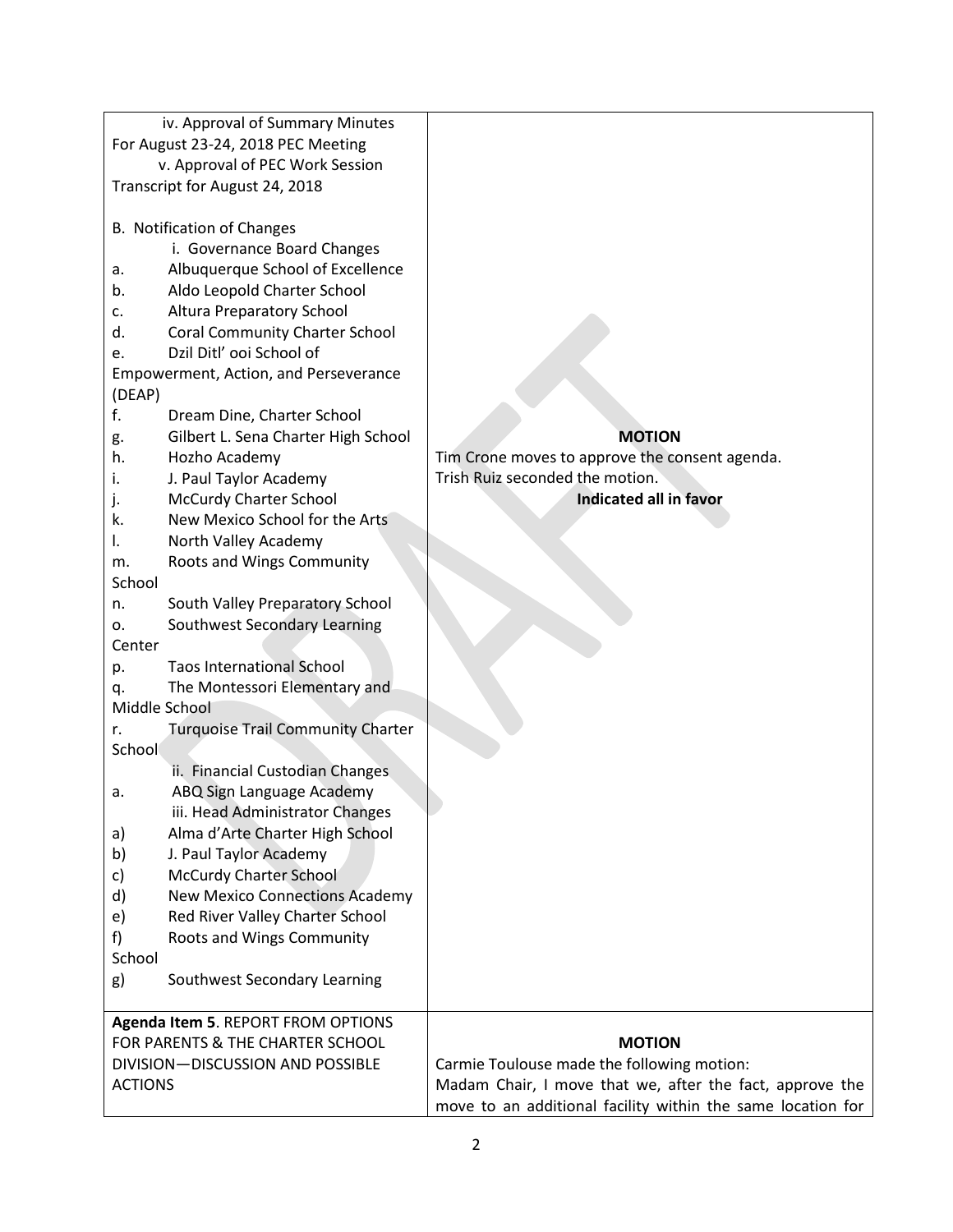| A. Charter School Division Update<br>Notification: School Location - Adding New<br><b>Building</b><br>Horizon Academy West<br>C. Charter School Renewal Update<br>D. Summary of Annual Site Visit Reports                                                                                                                                                                                                                                                       | the Horizon Academy West. They meet all requirements for<br>that location to be E-Occupancy.<br>James Conyers seconded the motion.<br><b>Motion passed unanimously</b>                                                                                                                                                                                                                                                                                                                                                                                                                                                                                                                                                                              |
|-----------------------------------------------------------------------------------------------------------------------------------------------------------------------------------------------------------------------------------------------------------------------------------------------------------------------------------------------------------------------------------------------------------------------------------------------------------------|-----------------------------------------------------------------------------------------------------------------------------------------------------------------------------------------------------------------------------------------------------------------------------------------------------------------------------------------------------------------------------------------------------------------------------------------------------------------------------------------------------------------------------------------------------------------------------------------------------------------------------------------------------------------------------------------------------------------------------------------------------|
| E. Status on New School Openings                                                                                                                                                                                                                                                                                                                                                                                                                                |                                                                                                                                                                                                                                                                                                                                                                                                                                                                                                                                                                                                                                                                                                                                                     |
| Agenda Item 6. DISCUSSION AND POSSIBLE<br>ACTION ON LA PROMESA CORRECTIVE<br><b>ACTION PLAN.</b>                                                                                                                                                                                                                                                                                                                                                                | <b>MOTION</b><br>Patricia Gipson made the following motion:<br>And from the CSD analysis, the school has met its Corrective<br>Action Plan. So I am going to make a motion that we close<br>out the Corrective Action Plan and accept it as -- as "Met."<br>Gilbert Peralta seconded the motion.<br><b>Motion passed unanimously</b>                                                                                                                                                                                                                                                                                                                                                                                                                |
| Agenda Item 7. REPORT FROM THE CHAIR.                                                                                                                                                                                                                                                                                                                                                                                                                           |                                                                                                                                                                                                                                                                                                                                                                                                                                                                                                                                                                                                                                                                                                                                                     |
| PEC Calendar for 2019<br>А.<br>Update from New Mexico Charter<br>В.<br>Coalition<br>C.<br>Update from New Mexico School<br>Board Association.                                                                                                                                                                                                                                                                                                                   | Recorded comments are available in full transcript.                                                                                                                                                                                                                                                                                                                                                                                                                                                                                                                                                                                                                                                                                                 |
| Agenda Item 8. PEC COMMENTS                                                                                                                                                                                                                                                                                                                                                                                                                                     |                                                                                                                                                                                                                                                                                                                                                                                                                                                                                                                                                                                                                                                                                                                                                     |
|                                                                                                                                                                                                                                                                                                                                                                                                                                                                 | Recorded comments are available in full transcript.                                                                                                                                                                                                                                                                                                                                                                                                                                                                                                                                                                                                                                                                                                 |
| Agenda Item 9. CLOSED SESSION, Pursuant                                                                                                                                                                                                                                                                                                                                                                                                                         | <b>MOTION</b>                                                                                                                                                                                                                                                                                                                                                                                                                                                                                                                                                                                                                                                                                                                                       |
| NMSA $\S$ 10-15-1(H)(7) DISCUSSION<br>to<br>SUBJECT TO ATTORNEY-CLIENT PRIVILEGE<br>PERTAINING TO THREATENED OR PENDING<br>LITIGATION IN WHICH THE PUBLIC BODY IS<br>BECOME A<br><b>MAY</b><br>PARTICIPANT,<br>OR.<br>SPECIFICALLY THE GOVERNING<br><b>COUNCIL</b><br>OF TAOS INTERNATIONAL SCHOOL v.<br>CHRISTOPHER RUSZKOWSKI, in his official<br>capacity as the SECRETARY of the NEW<br>MEXICO PUBLIC EDUCATION DEPARTMENT,<br>Case No D-101-CV-2018-01196. | Patricia Gipson made the following motion:<br>I move that the PEC go into Closed Session. The subjects to<br>be discussed are issues subject to attorney-client privilege<br>pertaining to threatened or pending litigation in which the<br>PEC is, or may, become a participant, pursuant to NMSA 1978<br>Section 10-15-1(H)(7), specifically, The Governing Council of<br>Taos International School v. Christopher Ruszkowski, in his<br>official capacity as the Secretary of the New Mexico Public<br>Education Department, Case No. D-101-CV-2018-01196.<br>Trish Ruiz seconded the motion.<br><b>Motion passed unanimously 9-0</b><br>(Commissioner Caballero was not present)<br><b>MOTION</b><br>Patricia Gipson made the following motion: |
|                                                                                                                                                                                                                                                                                                                                                                                                                                                                 | I'm going to move that the Commission -- in Closed Session,<br>the matters discussed in the closed meeting were limited<br>only to those specified in the motion for closure and no vote                                                                                                                                                                                                                                                                                                                                                                                                                                                                                                                                                            |